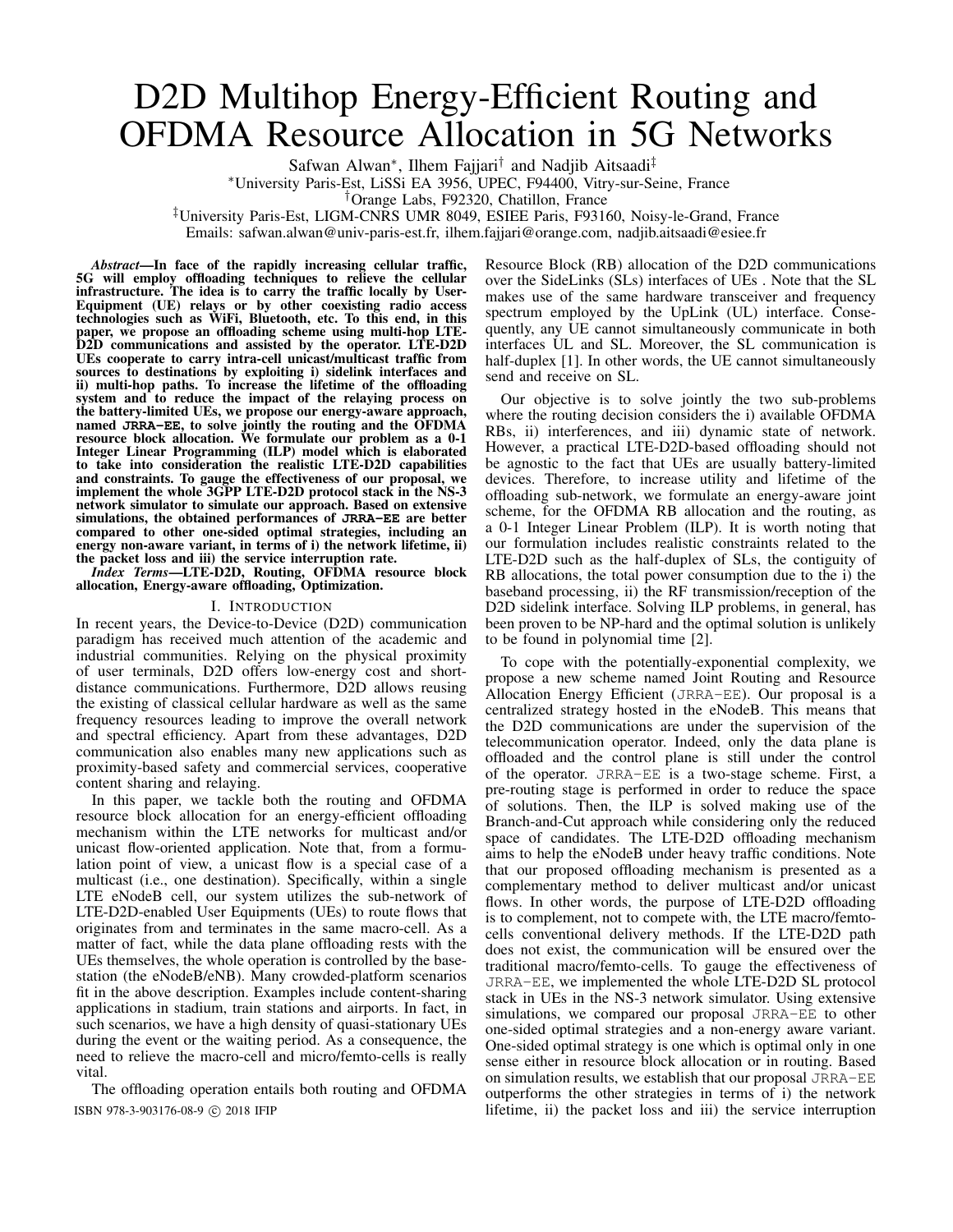rate.

The remainder of the paper is organized as follows. Section II will summarize the related strategies addressing energyaware multihop D2D communications. In Section III, we will formulate the problem. Then, in Section IV, the proposal will be detailed. The simulation environment and the performance evaluation will be presented in Section V. Finally, Section VI concludes the paper.

# II. RELATED WORK

In this section, we summarize the most relevant related strategies found in the literature dealing with energy-aware routing the context of D2D communications. Note that D2D is employed as an umbrella term for technologies that include, amongst others, LTE-D2D and WiFi Direct.

In [3], the authors show that LTE-D2D cooperative relays save significant amounts of energy when compared to conventional Base Station (BS) to UE communications. In addition, the authors present a cooperative relaying scheme to improve the UE's battery life. The idea consists in maximizing of use of UEs with high battery levels to deliver the traffic of UEs with low energy. Numerical simulations show that the approach reduces the outage probability of the cellular cooperating UEs.

In [4], the authors present a scheme to deliver BS-to-UE video content delivery via a cooperative D2D multihop routing. The proposed scheme employs a generic framework to avoid disruption caused by the depletion of D2D UE's energy budget. Seeking to optimize the budget utility, the algorithm described jointly schedules the routes and traffic workloads depending on the energy efficiency of each D2D wireless link.

In [5], the authors design an energy efficient routing protocol in Wi-Fi Direct cluster-based networks. The designed protocol adopts ideas from LEACH and HEED protocols which are well-known in wireless sensor networks. Through numerical simulations, the authors demonstrate that the scheme considerably saves network's energy as compared to the conventional peer-to-peer mode of Wi-Fi Direct.

In [6], the authors propose a heuristic algorithm energyefficient multi-hop routing algorithm for UE-UE unicast traffic. Both channel reusing and power allocation are jointly addressed to obtain a satisfactory solution. The simulations show that significantly improvements in energy-efficiency of the multi-hop D2D communication system.

In relation to our paper, [3] considers only UE-to-BS traffic where high-battery UEs help low-battery ones to relay their traffic to the BS. On the other hand, our work focuses on offloading UE-UE multicast and/or unicast traffic to alleviate the base-station. Similarly, [4] also tackles the BS-to-UEs multicast video traffic where UEs employ a distributed multipath routing and caching technique. In comparison, despite being energy-budget aware like [4], our work focuses on central algorithms and flow-centric applications where the employed on-demand cluster formation and caching, in [4], cannot be used. In the same manner, the protocol in [5] cannot be adapted into LTE-D2D to serve our purpose, since the traffic model in WSN is multiple-sources-one-sink and the clustering technique is useless in our case. The closest work to ours is [6] despite its focus on unicasting UE-UE traffic. However, the authors assume generic assumptions about wireless technology where the medium is abstracted as whole channels not in terms of resource blocks. They also consider an analytical power consumption model for each D2D link while no energy-budget limitation is considered. On the other hand, we consider a model of multicasting UE-to-UEs traffic where the unicast model can be treated as a special case. Furthermore, we incorporate LTE-D2D specificities with an empirical power



Fig. 1. Sidelink frame structure and scheduling.

consumption model to cater for the efficient utilization of the allocated energy budget for the cooperative relaying process.

III. NETWORK AND PROBLEM FORMULATION In this section, we will first provide a detailed model of our LTE-D2D system. Then, we will formulate our energy-aware routing and resource block allocation problem in LTE-D2D offloading networks.

## *A. System model*

We consider N LTE-D2D enabled UEs who are located inside the LTE-A eNB's macro-cell. UEs are assumed to be quasistationary (e.g., located in the stadium) and are willing to offload the data plane of only intra-cell D2D traffic when it is expedient. The control plane is deployed in the eNB. The latter handles the offloading operations, over the D2D subnetwork, by continuously allocating OFDMA resource blocks during each sidelink (i.e., SL) frame. As depicted in Fig. 1, these operations are triggered each instant  $T$  where:

$$
\overset{\mathcal{C}\mathcal{S}}{T} = \tau \times T_{SL} \qquad \forall \tau \in \mathbb{N}
$$

where  $T_{SL}$  and  $\tau$  represent the duration of a SL frame and the frame index respectively. It is worth noting that the SL frame corresponds to the scheduling time unit in SL, which spans multiple one-millisecond time slots (i.e., multiple TTIs). Besides, it is characterized by a  $B_{SL}$  which corresponds to the total bandwidth of the SL communication, and is composed of  $\Omega$  contiguous OFDMA resource blocks.

We model the D2D network as a symmetric directed graph  $\mathbb{G} = (\mathcal{V}, \mathcal{E})$ . Each node  $v_i \in \mathcal{V}$  corresponds to one UE. An edge (i.e., sidelink)  $e_{ij} \in \mathcal{E}$  between two nodes  $v_i$  and  $v_j$ exists if and only if the Signal to Noise Ratio (SNR),  $\gamma_{ij}$ , is greater than a predefined threshold,  $\gamma_{\text{TOPO}}$ . Formally,

$$
\gamma_{ij} = \frac{g_{ij} P_{t,i}}{P_{\sigma}} \ge \gamma_{\text{TOPO}} \tag{1}
$$

where i)  $P_{t,i}$  is the power emitted by  $v_i$ , ii)  $P_{\sigma}$  corresponds to the thermal noise power, and iii)  $g_{ij}$  is the channel gain between the pair  $v_i$  and  $v_j$  which depends on the used channel model.

During each SL frame, the system's flows set, denoted by  $\mathcal{F}$ , is the union of two subsets  $\mathcal{F}_S$  and  $\mathcal{F}_C$  defined as follows:

- $\mathcal{F}_S$ : set of *scheduled flows*. It corresponds to the on-going flows which are circulating on the LTE-D2D system. Hence, RBs need to be allocated for them in order to maintain their offloading operation.
- $\mathcal{F}_C$ : set of *candidate flows*. It encompasses the flows which are waiting to be admitted during the next SL frame. Candidate flows are dynamically selected among those residing in the waiting queue,  $\mathcal{F}_W$ , based on the current availability of idle nodes  $V_{D}$ .

Each multicast flow  $f^k \in \mathcal{F}$  is characterized by a source node  $s^k \in V$ , a destination group  $\mathcal{D}^k \subseteq V$  and a constant bit rate,  $R<sup>k</sup>$ . Note that the unicast flow is a special case of the multicast flow in which  $|\mathcal{D}^k| = 1$  (i.e., one destination). In this paper, we address only the Constant Bit-Rate (CBR)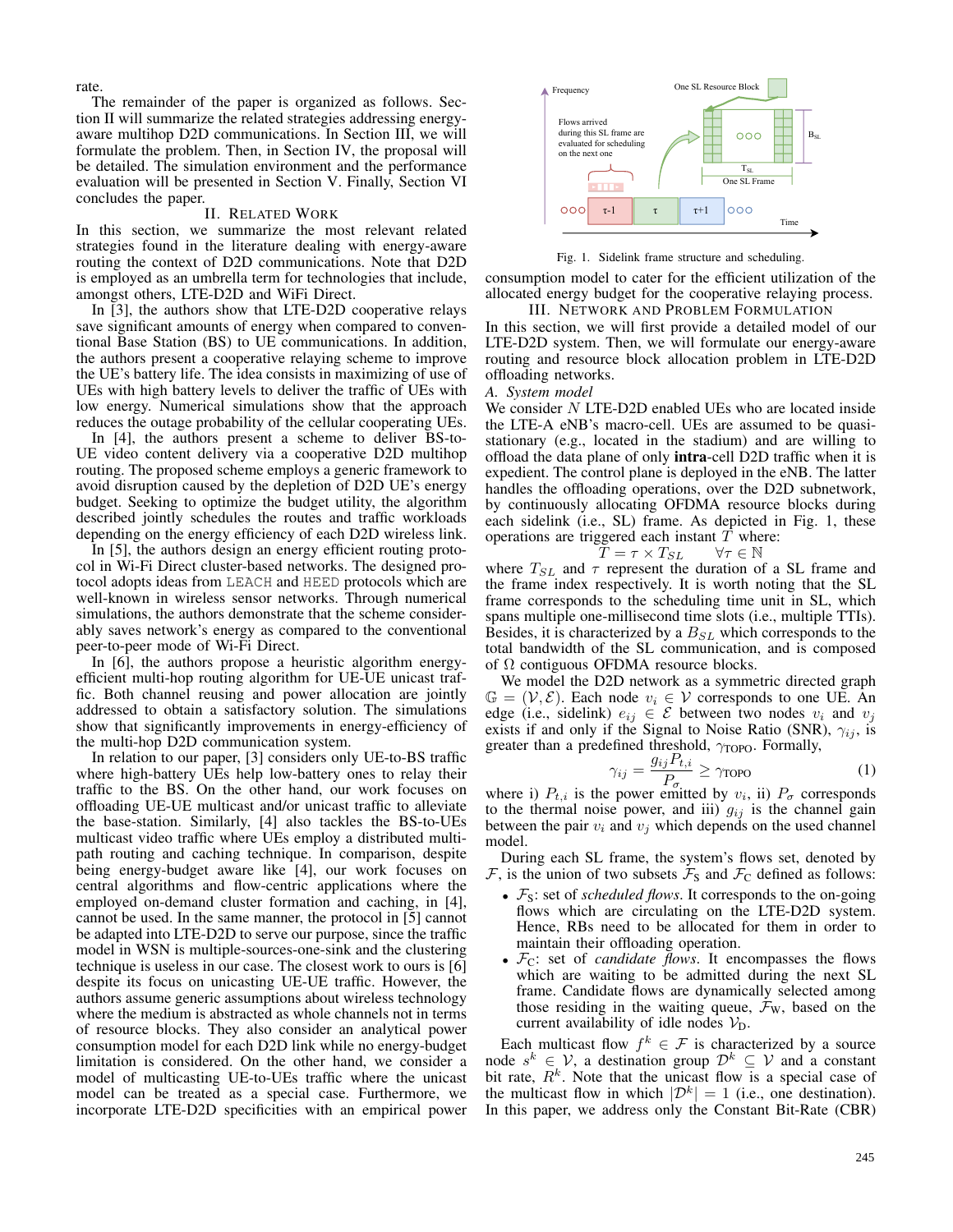| <b>NOTATION - SYSTEM MODEL</b>                             |                                                                                                                                                                                               |  |  |  |
|------------------------------------------------------------|-----------------------------------------------------------------------------------------------------------------------------------------------------------------------------------------------|--|--|--|
| Symbol(s)                                                  | <b>Meaning</b>                                                                                                                                                                                |  |  |  |
| $v_n, e_{ij}, f^k$                                         | The $nth$ node, the link from the $ith$ to the $jth$<br>node and the k <sup>th</sup> flow                                                                                                     |  |  |  |
| $s^k, \mathcal{D}^k, \mathbb{T}^k$                         | The source, the destinations and the routing<br>tree of $f^k$                                                                                                                                 |  |  |  |
| $R^k, D^k$                                                 | The bit rate and the requested number of RBs<br>of $f^k$                                                                                                                                      |  |  |  |
| $\delta_{r}^y$                                             | Kronecker delta function which equals to 1<br>only when $x = y$ and 0 otherwise.                                                                                                              |  |  |  |
| $\mathbb{1}_r^Y$                                           | Set Y's indicator function which equals to 1<br>only when $x \in Y$ and 0 otherwise.                                                                                                          |  |  |  |
| $\mathcal{O}\left(v_n\right), \mathcal{T}\left(v_n\right)$ | Sets of outgoing (originating) links from<br>$v_n$ and terminating (incoming) links in $v_n$<br>respectively                                                                                  |  |  |  |
| $x_{ij}^{h,k}$                                             | Essential 0-1 decision variable that indicates<br>whether the link $e_{ij}$ is used to offload the<br>flow $f^k$ at the hop (tree level) number h                                             |  |  |  |
| $t_n^k$                                                    | Auxiliary 0-1 variable indicating whether $v_n$<br>acts as a (re-)transmitter for $f^k$ . Note that at<br>the source node, $t_{s_k}^k$ also indicates whether<br>the flow is admitted or not. |  |  |  |
| $H_n$                                                      | Essential 0-1 decision variable that indicates<br>the node $v_n$ is scheduled to transmit during<br>SL frames whose $p = \tau \mod 2 = H_n$                                                   |  |  |  |
| $y_{u,n}$                                                  | Essential 0-1 decision variable that indicates<br>that the RB pattern is allocated to the node<br>$v_n$ .                                                                                     |  |  |  |
| $R_{ij}$                                                   | Auxiliary 0-1 variable that indicates if the<br>link $e_{ij}$ is active.                                                                                                                      |  |  |  |
| $R_n^{\omega}$                                             | Auxiliary 0-1 variable indicates if the RB $\omega$<br>is allocated to $v_n$ .                                                                                                                |  |  |  |
| $R_n^{\omega,p}$                                           | Auxiliary 0-1 variable indicates if the RB $\omega$<br>is allocated to $v_n$ transmitting in the half<br>duplex set $p$ .                                                                     |  |  |  |
| $\overline{R^{\omega,p}_{i\hspace{1pt}i}}$                 | Auxiliary 0-1 variable indicates if the RB $\omega$<br>is allocated to $v_i$ transmitting to $v_j$ in the<br>half duplex set $p$ .                                                            |  |  |  |
| $\overline{\phi}_{n,ij}^{\omega,p}$                        | Auxiliary 0-1 variable indicates that $v_n$<br>transmitting in the half duplex set $p$ on the<br>RB $\omega$ is interfering with the (active) link $e_{ij}$ .                                 |  |  |  |

TABLE I

flows. Once admitted,  $f^k$  is carried throughout a routing tree  $\mathbb{T}^k$  delivering its packets from  $s^k$  to  $\mathcal{D}^k$ . Note that if  $f^k$ is unicast flow,  $\mathbb{T}^k$  is reduced to one branch (i.e., path).  $\mathbb{T}^k$  is characterized by  $h_{\text{max}}$  levels which corresponds to the maximum number of hops from the root to the leaves.

Each UE is handled in an exclusive manner. This means that a given node can relay at most one flow at a time. Consequently, the routing trees (i.e., multicast) and/or branches (i.e., unicast) are mutually disjoint for concurrent flows.

## *B. Problem formulation*

We address, in this paper, the energy-aware joint routing and OFDMA resource block allocation problem in LTE-D2D. The objective is to compute, for a given multicast flow  $f^k \in \mathcal{F}$ , the optimal routing tree while i) limiting the interferences between forwarding UEs, ii) minimizing the number of hops, iii) minimizing the communication energy consumption.

Conceptually, this problem can be decomposed into two sub-problems: i) routing and ii) resource allocation. However, following a cross-layer design, we propose to coordinate the resolution of the two sub-problems. In doing so, we aim to maximize the QoS and the efficiency of the system respectively from the point view of end-users and telecommunication operator. By such a joint treatment, enhanced results are obtained since the routing solution takes also in consideration, the induced wireless interferences in OFDMA RBs and the energy consumed in the transmission/reception operations.

In light of our adopted formalism shown in TABLE I, the routing problem can be formulated as following. Let  $x_{ij}^{h,k}$ indicates whether the corresponding link  $e_{ij}$  is selected or not

to be a part of a routing tree  $\mathbb{T}^k$  for the flow  $f^k$  at the tree level (hop) h for  $h = 0, 1, \ldots, h_{\text{max}}$ . To ensure a consistent tree structure, we introduce the following constraint which stipulates that a node  $v_n$  has at most one parent:

$$
\sum_{e_{ij}\in\mathcal{T}(v_n)}\sum_{j}^{h,k}\leq 1\qquad\qquad\forall v_n\in\mathcal{V}\tag{2}
$$

 $0 \leq h \leq h$ <sub>max</sub>,  $f^k$ ∈ $\mathcal{F}$ 

Note that  $\mathcal{T}(\overline{v_n})$  corresponds to the set of incoming links to  $v_n$ . It is straightforward to see that this constraint ensures that a link cannot appear in more than one flow at a time.

Besides, we must ensure that only outgoing links from source are allowed at a tree's root (i.e., at  $h = 0$ ). Formally,

$$
x_{ij}^{h,k} \leq \delta_0^h \cdot \delta_{v_i}^{s^k} + (1 - \delta_0^h)(1 - \delta_{v_i}^{s^k} - \delta_{v_j}^{s^k}) \quad \forall e_{ij} \in \mathcal{E}_{\text{max}}(3)
$$

We recall that  $\delta_y^x$  corresponds to the Kronecker delta function which equals to 1 only when  $x = y$  and 0 otherwise.

Also, we must guarantee that an outgoing link in the tree from a node  $v_n$  is possible at the level h if and only if an incoming link exists at the level  $h - 1$ . Formally,

$$
x_{nm}^{h,k} \le \sum_{e_{ij} \in \mathcal{T}(v_n)} x_{ij}^{h-1,k} \qquad \begin{array}{l}\n\forall e_{nm} \in \mathcal{E} \\
\forall 1 \le h \le h_{\text{max}} \\
\forall f^k \in \mathcal{F}\n\end{array} \tag{4}
$$

It is worth noting that constraints  $(2)$ – $(4)$ , also imply that a tree is a non-circular graph.

Besides, to prevent the addition of a needless branch stopping at a non-destination node, we require that only destination nodes are possible as leaves in a tree. Formally:

$$
\sum_{\substack{e_{ij} \in \mathcal{T}(v_n) \\ 0 \le h \le h_{\text{max}}}} \sum_{\substack{e_{ij} \in \mathcal{O}(v_n) \\ e_j \le h \le h_{\text{max}}}} x_{ij}^{h,k} \le \mathbb{1}_{v_n}^{\mathcal{D}^k} \qquad \forall v_n \in \mathcal{V} \qquad (5)
$$

where  $\mathbb{1}_{x}^{\overline{Y}}$  corresponds to a set Y's indicator function, which equals to 1 only when  $x \in Y$  and 0 otherwise, and  $\mathcal{O}(v_n)$ ,  $\mathcal{T}(v_n)$  are the sets of outgoing links from  $v_n$  and terminating links in  $v_n$  respectively.

To ensure that the tree is formed only when it provides a complete delivery to all destinations, we add the following constraints:

$$
\sum_{\substack{e_{ij} \in \mathcal{T}(v_n) \\ 0 \le h \le h_{\text{max}}}} \sum_{j} x_{ij}^{h,k} \ge \mathbb{1}_{v_n}^{\mathcal{D}^k} \cdot t_{s^k}^k \qquad \forall j^k \in \mathcal{F} \qquad (6)
$$

$$
t_n^k \ge \sum_{0 \le h \le h_{\text{max}}} x_{nm}^{h,k} \qquad \forall e_{nm} \in \mathcal{E} \tag{7}
$$

$$
t_n^k \leq \sum_{\substack{e_{ij} \in \mathcal{O}(v_n) \\ 0 \leq h \leq h_{\text{max}}}} \sum_{j=1}^{n_k} x_{ij}^{h,k} \qquad \forall y_n \in \mathcal{V} \qquad (8)
$$

where  $t_n^k$  is a 0-1 auxiliary variable which is fixed by constraints  $(7)$  and  $(8)$  to indicate whether  $v_n$  acts as a relay node (i.e., a non-leaf node for flow  $f^k$ ).

In addition, to ensure that the concurrently-admitted flows have non overlapping relay nodes, a node  $v_n$  is required to transmit at most one flow. Formally,

$$
\sum_{f^k \in \mathcal{F}} t_n^k \le 1 \qquad \forall v_n \in \mathcal{V} \tag{9}
$$

However, a node  $v_n$  may act, at once, as a source and a destination for two distinct flows. This case is not permitted. Formally,

$$
\sum_{f^k \in \mathcal{F}} \left( \delta_{v_n}^{s^k} + \mathbb{1}_{v_n}^{\mathcal{D}^k} \right) \cdot t_{s^k}^k \le 1 \qquad \forall v_n \in \mathcal{V} \tag{10}
$$

Fig. 2 illustrates an example of a routing tree generated according to the above constraints.

In line with the LTE-D2D standard [1], UEs are characterized by *half-duplex* D2D transmission in the side-link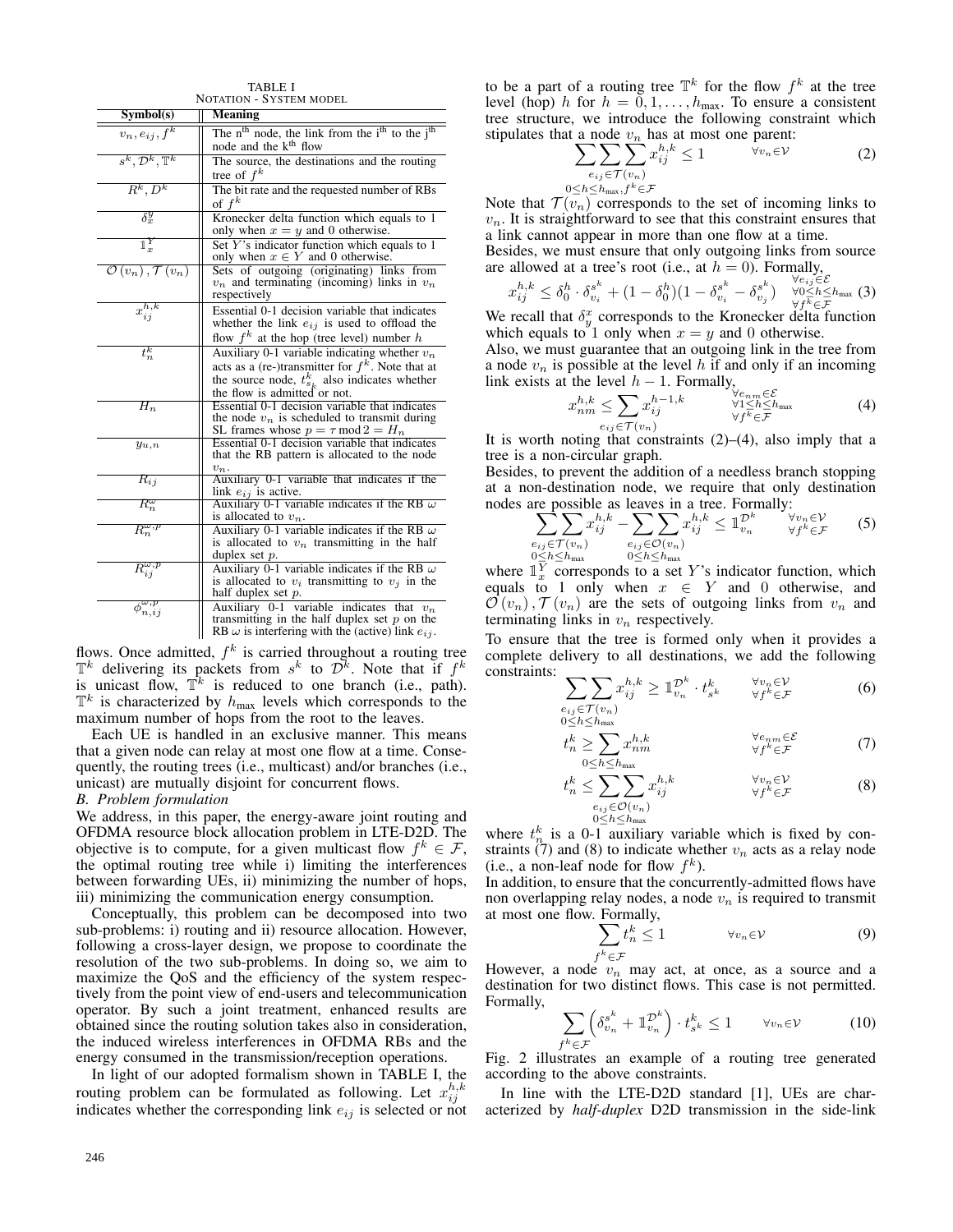

Fig. 2. Example of a constructed routing tree.

interface. Therefore, during a given SL, a node can act as a transmitter or a receiver but not both simultaneously. To cope with this hardware limitation, while reducing total end-to-end delay, we propose to schedule active links in an alternating fashion. To do so, we divide the set of active nodes  $V_G \subseteq V$ into two *half-duplex sets*:  $V_G^0$  and  $V_G^1$ . During a SL frame, the eNB scheduler addresses the RB allocations of one given set  $V_G^p$  depending on the parity p of the frame index  $\tau$  (i.e.,  $p = \tau$  mod 2). Nodes belonging to the second set act as receivers. During the next frame, half-duplex sets switch their roles. As a result of this strategy, nodes in routing trees are scheduled according to the parity of their hop index in the routing tree (i.e., tree level). In other words, a parent node must belong to a different half-duplex set than its children. The node half-duplex allocation decision is embodied by the following constraint using the notations defined in TABLE I:

$$
\sum_{\substack{f^k \in \mathcal{F} \\ 0 \le h \le h_{\text{max}}}} x_{ij}^{h,k} \le H_i + H_j \le 2 - \sum_{\substack{f^k \in \mathcal{F} \\ 0 \le h \le h_{\text{max}}}} x_{ij}^{h,k} \forall e_{ij} \in \mathcal{E} \quad (11)
$$

We assign a bandwidth  $B_{SL}$ , composed of  $\Omega$  contiguous RBs, to the SL operation. Note that only contiguous RB allocations are feasible within this bandwidth because the SL has the same communication proprieties as the UL [7]. To do that, we enumerate all these allocations in the SL using a matrix  $\mathcal{Z}_{\Omega \times U} = [z_{\omega,u}]$  in which columns represent the whole set contiguous patterns. The number of columns is given as  $U = \frac{1}{2}\Omega(\Omega + 1)$ . Fo instance, all contiguous allocations for  $\Omega = 4$  RBs are listed as columns in the following matrix:

$$
\mathcal{Z}_{4 \times 10} = \begin{bmatrix} 1 & 0 & 0 & 0 & 1 & 0 & 0 & 1 & 0 & 1 \\ 0 & 1 & 0 & 0 & 1 & 1 & 0 & 1 & 1 & 1 \\ 0 & 0 & 1 & 0 & 0 & 1 & 1 & 1 & 1 & 1 \\ 0 & 0 & 0 & 1 & 0 & 0 & 1 & 0 & 1 & 1 \end{bmatrix}
$$

For example: the seventh column represents two RBs are allocated, namely the  $3<sup>rd</sup>$  and  $4<sup>th</sup>$  ones.

Furthermore, we model the RB allocation decision, for an active node  $v_n$ , as a set of respective 0-1 variables  $y_{u,n} \forall u \in U$ which indicates the selected allocated pattern (i.e., column)  $u$ of the matrix  $Z$ . This decision is constrained by:

$$
\sum_{u=1}^{U} y_{u,n} \le \sum_{f^k \in \mathcal{F}} t_n^k \qquad \forall v_n \in V \qquad (12)
$$

stipulating that only one allocation is possible for a node when it is acting as a (re-)transmitter for a flow.

To continue the formulation, additional auxiliary variables, whose definition are in TABLE I, are derived from the decision variables  $H_n$  and  $y_{u,n}$  as detailed hereafter.

To indicate whether a RB  $\omega$  is used by  $v_n$ , we introduce the 0-1 variable  $R_n^{\omega}$  whose value is deduced from the respective variables  $y_{u,n}$  by the following constraint:

$$
R_n^{\omega} \triangleq \sum_{u=1}^U y_{u,n} z_{\omega,u} \qquad \forall v_n \in V \forall 1 \le \omega \le \Omega
$$
 (13)

Furthermore, additional variables  $R_n^{\omega,0}$  and  $R_n^{\omega,1}$  are defined

to indicate whether the RB  $\omega$  is used by  $v_n$  in  $\mathcal{V}_{\mathcal{G}}^0$  or  $\mathcal{V}_{\mathcal{G}}^1$ , i.e. half-duplex set of frames, respectively. Formally,

$$
R_n^{\omega,0} \triangleq R_n^{\omega} - R_n^{\omega,1} \qquad \forall v_n \in V
$$
  
\n
$$
R^{\omega,1} \triangleq H \qquad R^{\omega} \qquad \forall v_n \in V
$$
  
\n
$$
R^{\omega,1} \triangleq H \qquad R^{\omega} \qquad \forall v_n \in V
$$
\n(15)

$$
R_n^{\omega,1} \triangleq H_n \cdot R_n^{\omega} \qquad \forall v_n \in \mathcal{V}
$$
  
bar of BP used by  $v_n$  and it is equal to:

 $B_n$  is the number of RB used by  $v_n$  and it is equal to:

$$
B_n \triangleq \sum_{\omega=1} R_n^{\omega} \qquad \forall v_n \in \mathcal{V} \tag{16}
$$

An additional set of link-level auxiliary 0-1 variables are introduced as follows:

$$
R_{ij} \triangleq \sum_{\substack{0 \le h \le h_{\text{max}} \\ f^k \in \mathcal{F}}} x_{ij}^{h,k} \qquad \forall e_{ij} \in \mathcal{E} \tag{17}
$$

$$
R_{ij}^{\omega,p} \triangleq R_i^{\omega,p} \cdot R_{ij} \qquad \begin{array}{l}\forall e_{ij} \in \mathcal{E} \\ \forall 1 \leq \omega \leq \Omega \\ \forall p \in \{0,1\}\end{array} \tag{18}
$$

$$
\phi_{n,ij}^{\omega,p} \triangleq R_n^{\omega,p} \cdot R_{ij}^{\omega,p} \quad \begin{array}{c} \forall v_n \in V, \forall e_{ij} \in \mathcal{E} \\ \forall 1 \le \omega \le \Omega \\ \forall p \in \{0,1\} \end{array} \tag{19}
$$

where  $R_{ij}$  indicates if  $e_{ij}$  is used for some flow.  $R_{ij}^{\omega,p}$  indicates if the RB  $\omega$  is used for the scheduled link  $e_{ij}$  during the  $p^{\text{th}}$ half duplex set.  $\phi_{n,i,j}^{\omega,p}$  is an interference indicator between node  $v_n$  and link  $e_{ij}$  on the RB  $\omega$ .

To adhere to a linear formulation, a further step is needed to linearize Constraints (15), (18) and (19), which contain product terms. We make use of standard technique by introducing for each term  $x \cdot y$  an additional auxiliary 0-1 variable  $\lambda_{xy}$ add three more linear constraints as follows:

$$
(\lambda_{xy} \le x) \land (\lambda_{xy} \le y) \land (\lambda_{xy} \ge x + y - 1) \tag{20}
$$

To increase the RB reutilization and reduce power consumption, we require that UEs cannot allocate RBs more than the flows' requests. Formally,

$$
B_n \le \Omega + (D^k - \Omega) \cdot t_n^k \qquad \forall v_n \in V \qquad (21)
$$

Note that the relation between flow bit-rate  $R^k$  and the respective demand for RBs  $D<sup>k</sup>$  is defined by [7] as:

$$
R^{k} = \frac{\text{TBS}(\text{MCS}, D^{k})}{\text{LMS}(\text{Mobs})} \tag{22}
$$

where TBS is the MAC transport block size function in bits as defined in [7] considering a baseline *modulation and coding scheme* (MCS) for the SL. C is a constant equal to 1000.

In our model, we adopt a fixed power density scheme for the D2D emission power. In this scheme, the total emission power  $S_{\text{tx},n}$  of a node is proportional to the number of allocated RBs  $B_n$ . Formally,

$$
S_{\text{tx},n} = \Psi_{t,n} \cdot B_n \qquad \text{[mW]} \tag{23}
$$

Furthermore, we assume a common emission power density for the D2D nodes (i.e.,  $\Psi_{t,n} = \Psi_t$ ,  $\forall v_n \in \mathcal{V}$ ).

Following the same *per-RB* treatment and assuming *flat blockfading* channel model, the overall Signal-to-Interference-plus-Noise Ratio (SINR) on the link  $e_{ij}$  is equal to:

$$
\gamma_{ij} = \frac{g_{ij}\Psi_{t,i}}{\sum_{n_{-} \in \mathcal{V}} g_{nj}\Psi_{t,n} + \Psi_{\sigma}}
$$
(24)

where  $\Psi_{\sigma}$  and  $\Psi_{t,n}$  represent the spectral densities (per RB) of the thermal noise and the transmission from  $v_n$ , and  $g_{ij}$  is the channel gain between the node pair  $(v_i, v_j)$ .

In face of the reutilization of RBs, system performance is limited by interference caused by nodes transmitting using the same RB. To optimize the performances by minimizing interferences, SINR must be upper-bounded by a common threshold  $\gamma$ . To formulate this constraint on RB allocations, we translate this limit (i.e., SINR  $\leq \gamma$ ) into the inequality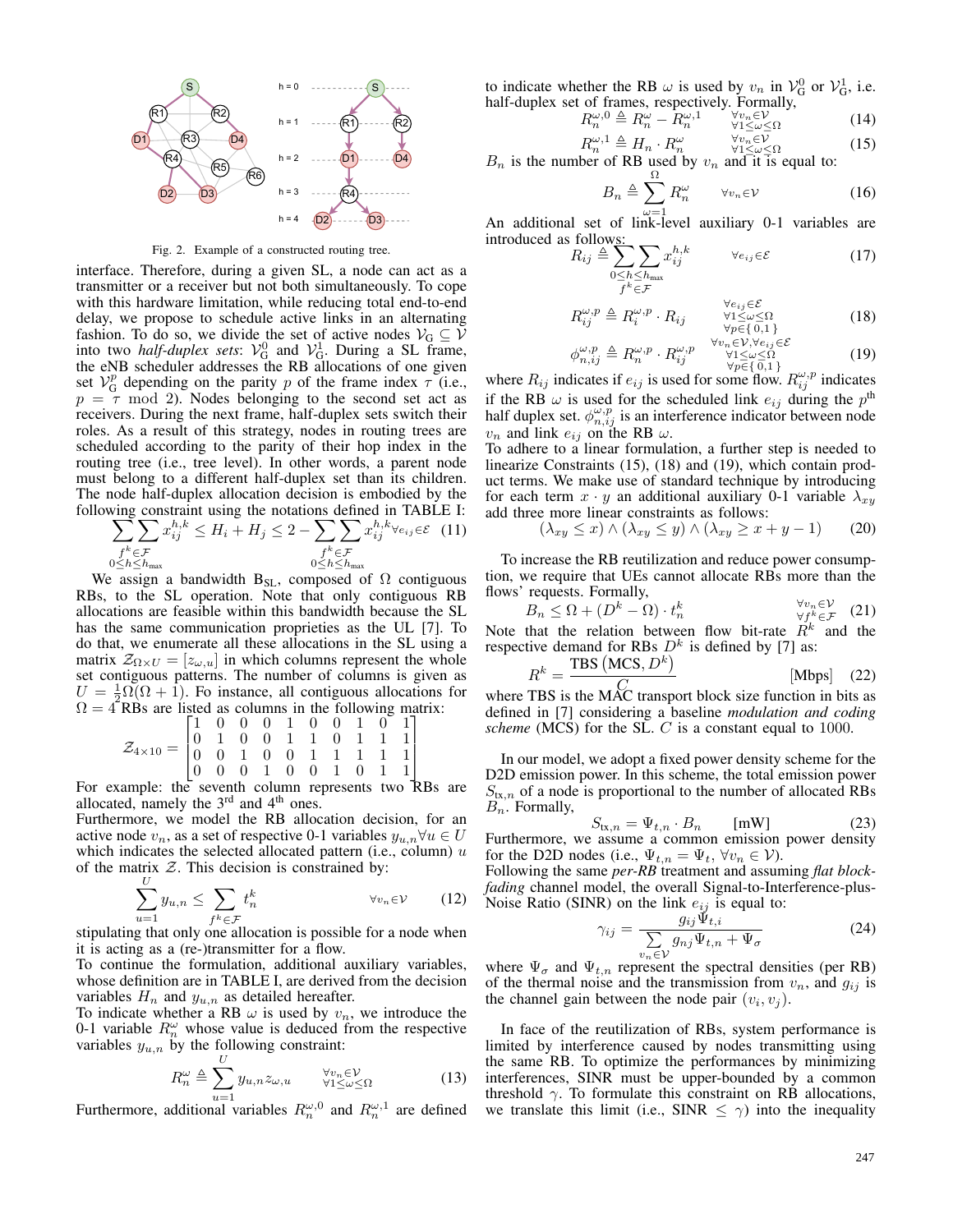TABLE II UE POWER CONSUMPTION MODEL PARAMETERS.

| <b>Parameter</b>                             | Value     | Parameter                                  | Value         |
|----------------------------------------------|-----------|--------------------------------------------|---------------|
| $D$ const<br>tx                              | 883.52 mW | $a_1^{\rm rx}$                             | 24.8 mW       |
| $D$ const<br>rx                              | 878.1 mW  | $a_{\tilde R}^{\tilde \Gamma \tilde \chi}$ | 7.86 mW       |
| $s_1^{\rm tx}$                               | $0.2$ dBm |                                            | 8.16 mW       |
| $s_{2\tilde{\text{rx}}}^{\tilde{\text{tx}}}$ | 11.4 dBm  | $h^R$                                      | 0.97 mW/Mbps  |
|                                              | 52.5 dBm  | $b_1^\mathrm{tx}$                          | $0.78$ mW/dBm |
| $a_1^{\bar{t}x}$                             | $23.6$ mW | $b_{2}^{\mathrm{tx}}$                      | 17 mW/dBm     |
| $a_2^{\text{tx}}$                            | 45.4 mW   |                                            | $0.04$ mW/dBm |
|                                              |           | $b^{\text{rx}}_2$                          | $0.11$ mW/dBm |

$$
\mathcal{N} + \mathcal{I} \le P_r/\gamma \text{ where } P_r \text{ is the received power. Consequently,}
$$

$$
\Psi_{\sigma} R_{ij}^{\omega, p} + \sum_{n \neq i} g_{nj} \Psi_t \cdot \phi_{n, ij}^{\omega, p} \leq \frac{g_{ij} \Psi_t}{\gamma} R_{ij}^{\omega, p} \quad \forall i \leq \omega \leq \Omega \atop \forall p \in \{0, 1\}} (25)
$$

where constraint (25) ensures that the SINR is below the threshold  $\gamma$  considering RB allocations and active nodes interfering in the same half-duplex set  $V_G^p$ . The auxiliary 0-1 variable  $R_{ij}^{\omega,p}$  indicates that the link  $e_{ij}$  is scheduled to transmit together with half-duplex set  $V_G^p$  on the RB  $\omega$ .

To evaluate the effect of energy consumption, similar to [8], we make use of the following empirical model defined in [9], to calculate the total communication consumed power due to the D2D operations at both ends. At the transmitting end, the total consumed power is given by:

$$
P_{\text{tx}}^{\text{D2D}} = P_{\text{tx}}^{\text{const}} + P_{\text{tx}}^{\text{RF}}(\mathcal{S}_{\text{tx}})
$$
(26)  

$$
P_{\text{tx}}^{\text{RF}}(\mathcal{S}_{\text{tx}}) = \begin{cases} b_1^{\text{tx}} \cdot \mathcal{S}_{\text{tx}} + a_1^{\text{tx}} & \text{if } \mathcal{S}_{\text{tx}} \le s_1^{\text{tx}} \\ b_2^{\text{tx}} \cdot \mathcal{S}_{\text{tx}} + a_2^{\text{tx}} & \text{if } s_1^{\text{tx}} < \mathcal{S}_{\text{tx}} \le s_2^{\text{tx}} \end{cases}
$$

 $P_{\text{tx}}^{D2D}$  includes the constant term  $P_{\text{tx}}^{\text{const}}$  related to the baseband circuit consumption when the D2D transmitter is active.  $P_{\text{tx}}^{\text{RF}}$  is the total RF block consumption in terms of the power emitted  $S_{tx}$  from the antenna in dBm. Hence, the power consumed by a node  $v_n$ , due to the transmission of the flow  $f<sup>k</sup>$ , can be estimated as:

$$
\Pi_{\text{tx},n}^{k} = P_{\text{tx}}^{\text{const}} + P_{\text{tx}}^{\text{RF}} \left( S_{\text{tx},n}^{k} \right) \quad [\text{mW}] \quad (27)
$$

$$
S_{\text{tx,n}}^k = \text{dBm}\left(\Psi_{t,n} D^k\right) \tag{28}
$$

Similarly, at the receiving end of an active link, the total consumed power is equal to:

$$
P_{rx}^{\text{D2D}} = P_{rx}^{\text{const}} + P_{rx}^{\text{RF}}(S_{rx}) + P_{rx}^{\text{BB}}(R)
$$
(29)  

$$
P_{rx}^{\text{RF}}(S_{rx}) = \begin{cases} -b_1^{rx} \cdot S_{rx} + a_1^{rx} & \text{if } S_{rx} \le -s_1^{rx} \\ -b_2^{rx} \cdot S_{rx} + a_2^{rx} & \text{if } S_{rx} > -s_1^{rx} \end{cases}
$$
  

$$
P_{rx}^{\text{BB}}(R) = b^R \cdot R + a^R
$$

where  $\overrightarrow{P}_{rx}^{D2D}$  includes the constant term  $P_{rx}^{\text{const}}$ , related to the receiving circuit being active, and  $P_{\text{rx}}^{\text{RF}}$ , which gives the total RF block consumption in terms of the power received  $S_{rx}$  at the antenna in dBm. The additional term  $P_{\text{rx}}^{\text{BB}}$  gives the ratedependent power consumption in the base-band block of the device. Therefore, the power consumption at the receiver of an active link  $e_{ij}$ , due to the reception of the flow  $f^k$ , is estimated by:

$$
\Pi_{\text{rx},ij}^{k} = P_{\text{rx}}^{\text{const}} + P_{\text{rx}}^{\text{RF}} \left( S_{\text{rx},ij}^{k} \right) + P_{\text{rx}}^{\text{BB}} \left( R^{k} \right) \qquad \text{[mW]} \text{ (30)}
$$
\n
$$
S_{\text{rx},ij}^{k} = \text{dBm} \left( g_{ij} \cdot \Psi_{t,i} D^{k} \right) \tag{31}
$$

where 
$$
R^k
$$
 is the respective flow bit-rate defined in equation (22).

TABLE II illustrates the parameters values of the above power consumption model.

We model the impact of node participation in routing on its residual energy by proposing a ranking method that takes into consideration the current distribution of residual energy in the system. For each non-dead node  $v_n$ , we assign a fractional rank  $\Lambda_n \in (0,1]$  as following:

$$
\Lambda_n(\tau) = \frac{1}{1 + \left| \frac{E_n(\tau) - E_{\min}(\tau)}{\sigma_E(\tau)} \right|} \tag{32}
$$

where  $E_n(\tau)$ ,  $E_{\text{min}}(\tau)$  and  $\sigma_E(\tau)$  respectively represents i) node's residual energy, ii) minimum residual energy in the network, and iii) standard deviation of residual energy distribution at the beginning of the SL frame  $\tau$ . Note that high fractional rank means high impact on the node's residual energy.

The time evolution of the residual energy is estimated at the eNodeB as detailed hereafter:

$$
E_n(\tau) = E_n(\tau - 1) - P^{\text{D2D}} \cdot T_{\text{SL}} \tag{33}
$$
  
\n
$$
P^{\text{D2D}} = \begin{cases} P^{\text{D2D}}_{\text{L}} \text{ if } v_n \text{ was transmitting in frame } \tau - 1\\ P^{\text{D2D}}_{\text{rx}} \text{ if } v_n \text{ was receiving in frame } \tau - 1\\ 0 \text{ if } v_n \text{ was idle in frame } \tau - 1 \end{cases}
$$

assuming that each node has initial energy budget  $E_n(0)$ .

Above, we have defined all the variables and constraints (2) – (19) addressing i) routing, ii) OFDMA RB allocation and iii) energy consumption. Now, we can complete the formulation by defining the objective function:

$$
\begin{aligned}\n\max_{x_{ij}^{h,k},H_n,\dots} \quad & \frac{1}{\aleph_{\mathbf{B}}} \sum_{v_n \in \mathcal{V}} B_n + \frac{1}{\aleph_{\mathbf{A}}} \sum_{f^k \in \mathcal{F}} t_{s^k}^k - \frac{1}{\aleph_{\mathbf{R}}} \sum_{\substack{v_n \in \mathcal{V} \\ f^k \in \mathcal{F}}} \Lambda_n t_n^k \\
& - \frac{1}{\aleph_{\mathbf{tx}}} \sum_{\substack{v_n \in \mathcal{V} \\ f^k \in \mathcal{F}}} \Pi_{\mathbf{tx},n}^k t_n^k - \frac{1}{\aleph_{\mathbf{rx}}} \sum_{\substack{e_{ij} \in \mathcal{E} \\ e_{ij} \in \mathcal{E}}} \sum_{\substack{\mathbf{m},\\ \mathbf{m} \in \mathcal{N}}} \Pi_{\mathbf{rx},ij}^k x_{ij}^{h,k}\n\end{aligned}
$$
\n
$$
(34)
$$

where the normalizing factors defined by:

$$
\aleph_{\mathbf{B}} \triangleq \Omega \cdot |\mathcal{V}|, \aleph_{\mathbf{A}} \triangleq |\mathcal{F}_{\mathbf{C}}|, \aleph_{\mathbf{R}} \triangleq \sum_{v_n \in \mathcal{V}} \Lambda_n,
$$
  

$$
\aleph_{\mathbf{tx}} \triangleq \sum_{\substack{v_n \in \mathcal{V} \\ f^k \in \mathcal{F}}} \Pi_{\mathbf{tx}, n}^k, \aleph_{\mathbf{rx}} \triangleq \sum_{e_{ij} \in \mathcal{E}, f^k \in \mathcal{F}} \Pi_{\mathbf{rx}, ij}^k \tag{35}
$$

The terms in the objective function in (34), represent *respectively* a normalized equal-weight multi-objective formulation of eNodeB goal to achieve the following objectives: i) increasing the number of RB allocated for each flow, ii) increasing the number of admitted flows in the system, iii) lowering the routing impact on nodes' residual energy, iv) lowering the power consumption in the relaying process at the transmitting side, v) lowering the power consumption in the relaying process at the receiving side.

To quantify the ILP model's size complexity, we cite its *column-size*, i.e., number of variables, and its *rowsize*, i.e., number of constraints. As for our model, an asymptotic analysis shows that, in terms of G,  $\mathcal{F}, \Omega$  and  $h_{\text{max}}$ , the ILP model has column-size of  $\mathcal{O}(|\mathcal{V}| \Omega^2 + |\mathcal{V}| |\mathcal{E}| \Omega + |\mathcal{V}| |\mathcal{F}| + |\mathcal{E}| |\mathcal{F}| h_{\text{max}})$  and a row-size of  $\mathcal{O}(|\mathcal{V}| |\mathcal{E}| \Omega + |\mathcal{V}| |\mathcal{F}| + |\mathcal{E}| |\mathcal{F}| h_{\text{max}}).$ 

IV. PROPOSAL: JRRA-EE

To solve our energy-aware joint routing and OFDMA resource block allocation problem, formulated in the above section as an ILP model, we propose a two-stage heuristic algorithm, based on the branch-and-cut method, named Joint Routing and Resource Allocation Energy Efficient (JRRA-EE). It is worth noting that our scheme is centralized and is handled by the eNodeB.

JRRA-EE adopts an online bulk strategy by considering for the SL frame  $\tau$  resolution, all active scheduled flows and the waiting flows up to the previous SL frame. However, instead of considering all the waiting flows  $\mathcal{F}_W$  for admittance, it proceeds by an initial stage of pre-routing to filter the waiting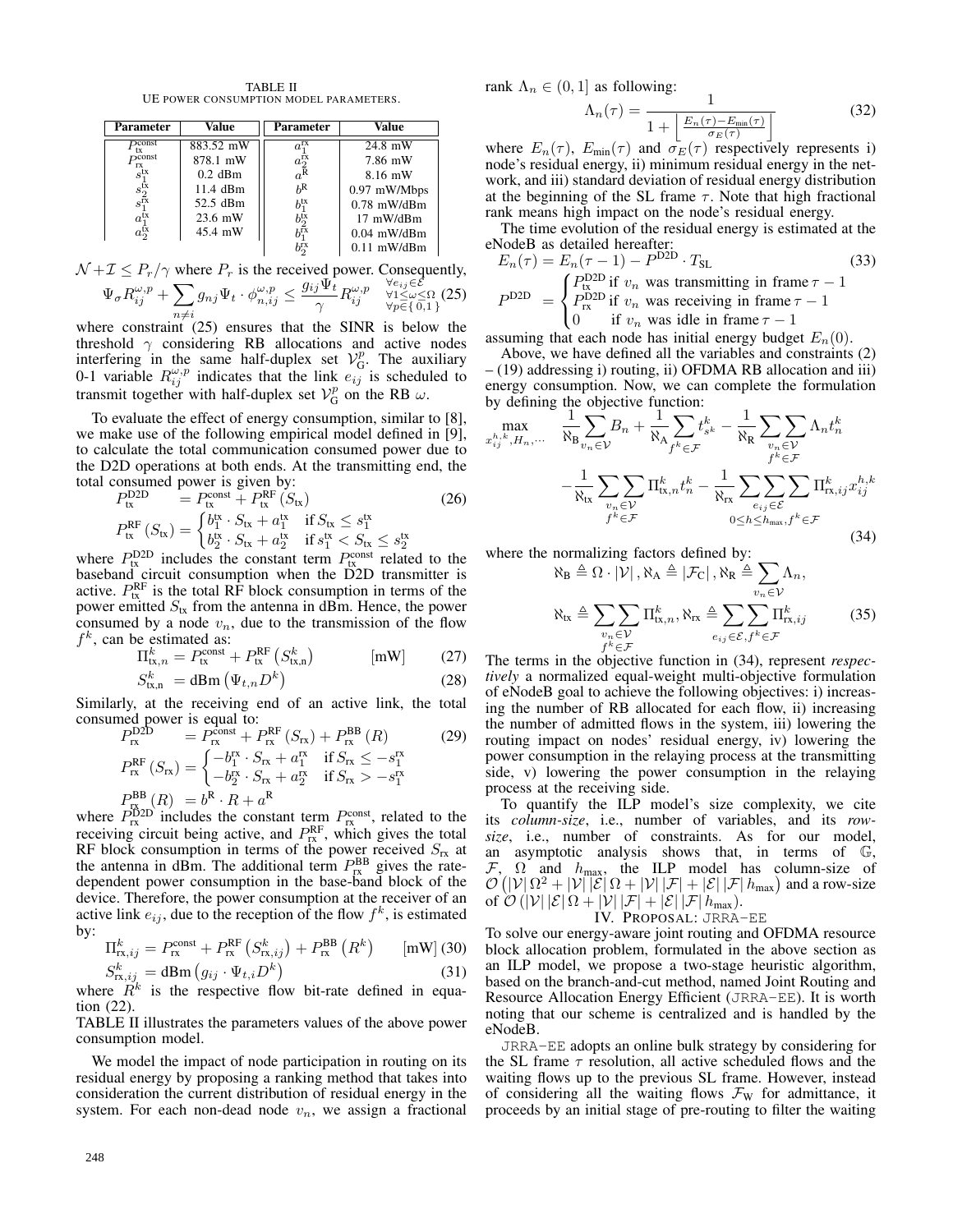Algorithm 1 JRRA-EE pseudo-code

1: for each SL frame  $\tau$  do 2: for each  $f$ ⊳ Arriving Flows 3:  $\mathcal{F}_{W} \leftarrow \mathcal{F}_{W} \cup \{f^{k}\}\$ 4: end for 5: **for each**  $f^k \in \mathcal{F}_{\text{FIN}}$  **do**  $\qquad \qquad \triangleright$  Finished Flows 6:  $V_D \leftarrow V_D \cup \text{NodesOF } (\mathbb{T}^k)$ 7: end for 8: Execute Algorithm 2  $\triangleright$  Pre-routing 9: Construct the ILP model as in formula (34) 10: Solve the ILP model using branch-and-cut 11: for each  $f^k \in \mathcal{F}_C$  do 12: if  $t_s^k$  $\triangleright$  Flow is admitted 13: Configure  $\mathbb{T}^k$  according to  $x_{ij}^{h,k}$ 14: end if 15: end for 16:  $p \leftarrow \tau \mod 2$ 17: for each  $v_n \in \mathcal{V}_{\mathcal{G}}^p$  do 18: Allocate RBs for  $v_n$  according to  $y_{u,n}$ <br>19: **end for** end for 20: end for S R1 S R3 S



Fig. 3. Pre-routing tree formation and its deviation.

flows down to a set of candidate flows  $\mathcal{F}_C$ . The rational behind this initial stage is to reduce the size complexity of the ILP model by reducing the number of considered flows  $\mathcal F$  and also by setting the model parameter  $h_{\text{max}}$  to a reasonable value. It is worth noting that high values for  $h_{\text{max}}$  implies more possible routing trees to discover while low values few routing trees and hence few admitted flow into the system. The pseudo-code of JRRA-EE illustrated in Algorithm 1.

The pre-routing stage proceeds as follows. For each waiting flow  $f^k$ , the eNodeB checks if it is possible to construct a routing tree from the source node to all destinations using *breadth-first-traversal* and considering only the currently idle nodes. We recall that each node cannot handle more than one flow. Note that such tree construction stops once all destinations are reached. If such *pre-routing* tree  $\tilde{T}^{\tilde{k}}$  exists then<br>the flow  $f^{\tilde{k}}$  is added to the set of condidate flows  $\mathcal{T}$ . In the the flow  $f^k$  is added to the set of candidate flows  $\mathcal{F}_C$ . In the other case, the flow is kept waiting for upcoming opportunities in subsequent frames. Thanks to the breadth-first-traversal, pre-routing trees are *well-balanced* as they tend to be short one-to-many routing trees. However, due to the dynamic state (e.g., end of current flows, low battery, etc.) of nodes, prerouting trees also tend to deviate from this preferred condition as illustrated in Fig. 3. The pseudo-code of the pre-routing trees construction is illustrated in Algorithm 2.

Taking advantage of the dynamic nature of pre-routing trees construction stage, the latter goes one step further to set the parameter value  $h_{\text{max}}$  of the current ILP model based on the reported trees heights and those of the routing trees of active

# Algorithm 2 Pre-routing of routing trees pseudo-code **Inputs:**  $\mathcal{V}_D$ ,  $\mathbb{T}^k \forall f^k \in \mathcal{F}_S$ ,  $\mathcal{F}_W$ Outputs:  $\mathcal{F}_C$ ,  $h_{\text{max}}$ 1:  $\mathcal{F}_C \leftarrow \emptyset, h \leftarrow 0, \widetilde{h} \leftarrow 0$ 2: for each  $f^k \in \mathcal{F}_S$  do  $\triangleright$  Trees of active flows 3: if HeightOF  $(\mathbb{T}^k) > h$  then 4:  $h \leftarrow \text{HeightOf}(\mathbb{T}^k)$ 5: end if 6: end for 7: for each  $f^k \in \mathcal{F}_{W}$  do 8: if  $\{v_{s^k}\}\cup \mathcal{D}^k \nsubseteq \mathcal{V}_D$  then go to 30 9: end if 10:  $Q \leftarrow \emptyset$   $\triangleright$  New empty queue 11: push  $v_{s^k}$  into Q 12:  $S \leftarrow \{v_{s^k}\}\$ 13: LevelOF $(v_{s^k}) \leftarrow 0$ 13: LevelOF( $v_{s^k}$ )  $\leftarrow 0$ <br>14: **while**  $Q \neq \emptyset \wedge \mathcal{D}^k \nsubseteq S$  **do**  $\qquad \triangleright$  Breadth-first traversal 15:  $v_i \leftarrow Q.pop()$ 16: **if** LevelOF $(v_i) > h$  then<br>17:  $\widetilde{h} \leftarrow \text{LevelOF}(v_i)$ 17:  $h \leftarrow \text{LevelOF}(v_i)$ <br>18: **end if** end if 19: **for each**  $e_{ij} \in \mathcal{O}(v_i)$  **do** 20: **if**  $v_j \notin S \land v_j \in V_D$  then<br>21: **bush**  $v_j$  into O 21: push  $v_j$  into Q<br>22:  $S \leftarrow S \cup \{v_i\}$ 22:  $\tilde{S} \leftarrow \tilde{S} \cup \{v_j\}$ <br>
23: LevelOF $(v_i) \leftarrow$ 23: LevelOF $(v_j) \leftarrow$  LevelOF $(v_i) + 1$ <br>24: **end if** 24: end if<br>25: end for end for 26: end while 27: if  $\mathcal{D}^k \subseteq S$  then  $k$  to candidates 28:  $\mathcal{F}_\mathrm{C} \leftarrow \mathcal{F}_\mathrm{C} \cup \{f^k\}$ 29: end if 30: end for 31:  $h_{\text{max}} \leftarrow \max \left\{ h, \beta \cdot \widetilde{h} \right\}$  $\triangleright$  Update  $h_{\text{max}}$

scheduled flows as follows:  
\n
$$
h_{\text{max}} = \max \left\{ \max_{f^k \in \mathcal{F}_S} \mathfrak{H}(\mathbb{T}^k), \beta \max_{f^k \in \mathcal{F}_C} \mathfrak{H}(\widetilde{\mathbb{T}}^k) \right\} \tag{36}
$$

where i)  $\mathfrak{H}(\cdot)$  denotes the height-of-tree operator and ii)  $\beta \geq 1$ is a "tradeoff-margin" factor to allow for longer routing trees to be explored and more flows to be admitted into the system when solving the current ILP model. After this initial stage, we drastically reduce the size of the solutions, hence the eNodeB can solve the resulted ILP model using the branch-and-cut method and the convergence time is tiny.

#### V. PERFORMANCE EVALUATION

In this section, we report the performance of our proposal JRRA-EE by performing a series of detailed simulations. We start by describing the network simulation environment setup. Afterwards, we define the performance metrics to evaluate our strategy. Finally, we analyze the results and discuss the effectiveness of our proposal JRRA-EE based on multiple-run simulations which invoke confidence-interval analysis with a confidence level of 95%.

#### *A. Network simulation environment*

We make use of NS-3 network simulator based on C++ language and widely used by the network research community. NS-3 supports a variety of conventional 3GPP LTE simulation scenarios through the module NS-3/LTE [10]. To realize the LTE-D2D standard, we integrate new features to NS-3 in order to support LTE-D2D protocol stack (side-link interface). In this context, we developed the necessary LTE-D2D procedures for the layers: PHY, MAC and PDCP/RLC. We also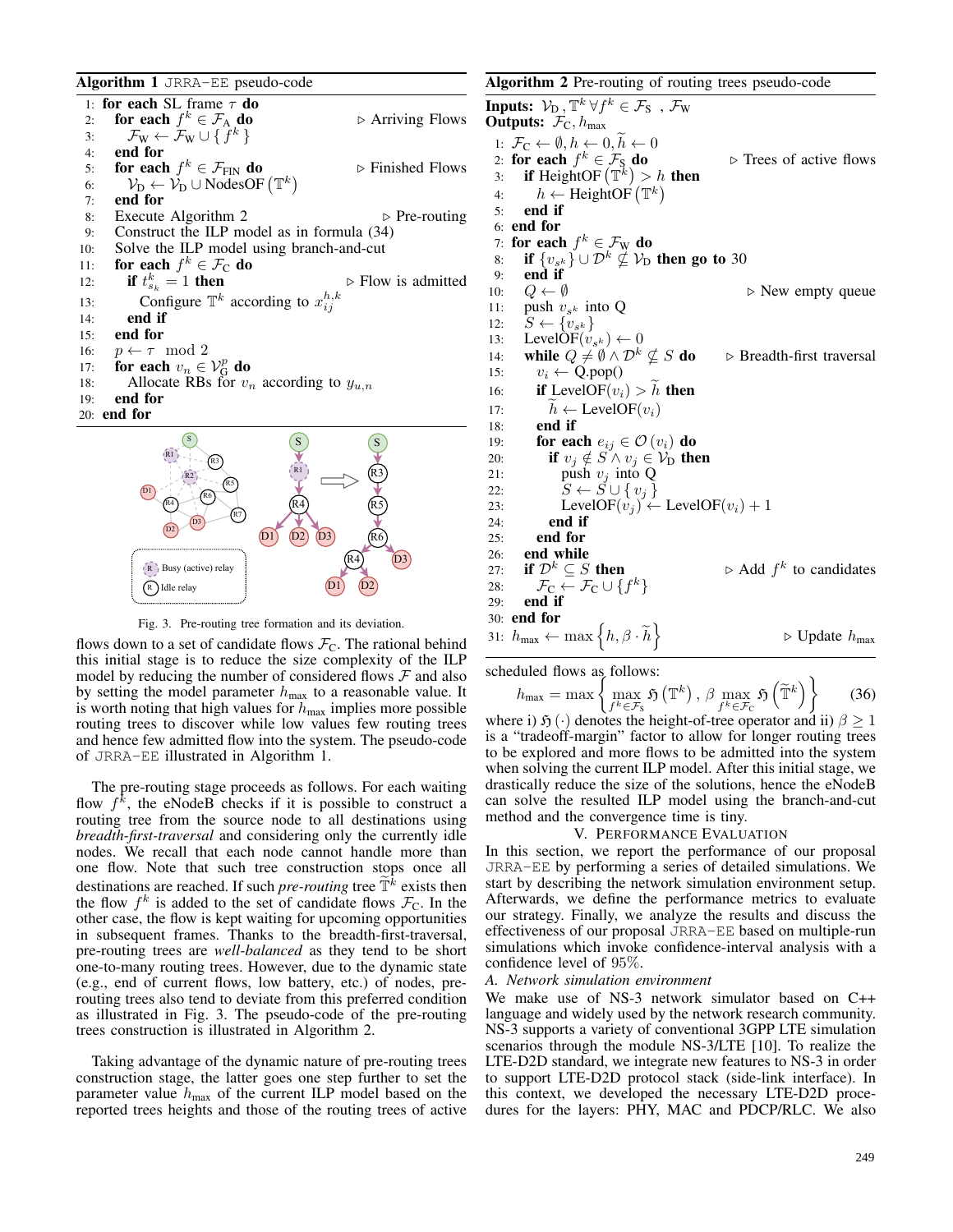| TABLE III                                      |                                    |  |  |  |
|------------------------------------------------|------------------------------------|--|--|--|
| <b>SIMULATION PARAMETERS</b>                   |                                    |  |  |  |
| Parameter                                      | Value                              |  |  |  |
| Cell Radius Reell                              | 1 km                               |  |  |  |
| UL/SL Frequency $f_{\text{UL}}$                | 1930 MHz                           |  |  |  |
| UL/SL (Reference) Bandwidth $B_{\text{III}}$ . | 5 MHz (25 LTE RBs)                 |  |  |  |
| SL RBs Used Actually $\Omega$                  | 14 LTE RBs                         |  |  |  |
| SL frame (LTE-D2D SC-Period)                   | 40 subframes (40 ms)               |  |  |  |
| Data Part in SL frame                          | 32 subframes                       |  |  |  |
| UE SL Power Transmit Density $\Psi_t$          | -4 dBm/RB                          |  |  |  |
| Noise Spectral Density $\Psi_n$                | $-121.45$ dBm/RB                   |  |  |  |
| LTE MCS Index used in SL                       | 9 (OPSK)                           |  |  |  |
|                                                | $\{10, 15, 20, 25,$                |  |  |  |
| UE Density $\lambda_{\text{IE}}$               | $30, 35, 40$ } per km <sup>2</sup> |  |  |  |
| UE-UE SNR Threshold $\gamma_{\text{TOPO}}$     | 10dB                               |  |  |  |
| Scheduling SINR Threshold $\gamma$             | 6 dB                               |  |  |  |
| UE Initial Energy Budget $E_n(0)$              | 3.856 Joules                       |  |  |  |
| Flow Simulation Period                         | 10 seconds                         |  |  |  |
| Flow Arrival Process                           | Poisson Process                    |  |  |  |
| Flow Arrival Rates $\lambda_{FI}$ .            | $\{10, 20\}$ flows/second          |  |  |  |
| Flow Duration Random Variable                  | Exponential                        |  |  |  |
| Flow Duration Mean $\lambda_{\text{DIR}}$      | 1 second                           |  |  |  |
| Flow Bit Rate Classes                          | $\{25, 50, 75, 100,$<br>kbps       |  |  |  |
|                                                | 125, 150, 175, 200                 |  |  |  |
| Node-Flow Interest Probability $\rho$          | በ 1                                |  |  |  |
| $h_{\text{max}}$ update factor $\beta$         | 1.5                                |  |  |  |

implemented the signaling necessary to: i) configure the SL parameters, ii) establish SL Radio Bearers (SLRBs), and iii) exchange SL reports and grants.

In line with our formulation in Section III, we deploy one LTE macro-cell with radius  $Reell = 1$  km. The deployed UEs follow a Poisson Point Process distribution with a density  $\lambda_{UE}$ nodes per  $km^2$  for values from  $\{10, 15, 20, 25, 30, 35, 40\}$ . The LTE macro-cell is configured to work with an UL/SL frequency of 1930 MHz (i.e., band 1) and a bandwidth of 5 MHz (i.e., 25 RBs). However, we assign only  $\Omega = 14$  RBs for the actual SL bandwidth of D2D offloading operation. All UEs transmit on SL with a common power density of  $\Psi_t = -4$ dBm/RB which is equivalent to a maximum of 10 dBm over the whole 5 MHz. To model the SL path-loss (i.e., link gains  $g_{ij}$ ), we make use of WINNER II B2-LOS channel model [11]. The SL frame duration is fixed to 40 milliseconds which corresponds to 40 LTE subframes. Note that only 32 subframes are actually used for data transmission while the initial 8 ones are used for SL control information. The eNodeB builds the D2D network topology making using of SNR reports and estimations (i.e., CQI metric). A communication link exists between two nodes if and only if the respective SNR is greater than a threshold  $\gamma_{\text{TOPO}} = 10$  dB.

Simulated flows are generated following a Poisson process with an arrival rate equals to  $\lambda_{FL} \in \{10, 20\}$  flows per second. Flow bit-rates are randomly selected from predefined Constant Bit Rate (CBR) classes. Flow duration distribution is simulated to follow an exponential random variable with a mean duration of  $\lambda_{\text{DUR}} = 1$  second. Flows sources are selected according a random uniform distribution. As for destinations, they are selected for a given source assuming a *node-flow interest probability* of  $\rho = 0.1$ . In other words, once a flow source is selected, other nodes are evaluated for being interested in receiving the flow using Bernoulli trials with a success probability equals to  $\rho$ . TABLE III summarizes the main parameters used in simulations.

*B. Performance metrics*

As described in TABLE IV, we consider various metrics to evaluate purposes in our experiments. These metrics are grouped with respect to the following interests: i) I1: overall utility of offloading system, ii) I2: end-users' quality of service per flow, and iii) I3: energy consumption.

Unfortunately, the related strategies described in Section II cannot be compared with our proposal. The main reason

TABLE IV

|             |                                                                     | PERFORMANCE METRICS                                                                                     |          |  |  |  |  |
|-------------|---------------------------------------------------------------------|---------------------------------------------------------------------------------------------------------|----------|--|--|--|--|
|             | Metric                                                              | Definition                                                                                              | Interest |  |  |  |  |
|             | S                                                                   | ratio of the flows offloaded by the D2D<br>subnetwork                                                   | 11       |  |  |  |  |
|             | I                                                                   | ratio of interrupted flows (to the admit-<br>ted ones) due to topology disruption by<br>death of relays | I1,I3    |  |  |  |  |
|             | L                                                                   | average of flow's packet loss in each<br>simulation run                                                 | 12       |  |  |  |  |
|             | $\mathbb{E}_n$                                                      | average network life time as $n$<br>con-<br>nected components                                           | Ι3       |  |  |  |  |
|             | $_{\mathbb{H}}$                                                     | average height (hops) of trees in each<br>simulation run                                                | 12       |  |  |  |  |
|             | 0.2                                                                 |                                                                                                         |          |  |  |  |  |
|             | 0.18                                                                |                                                                                                         |          |  |  |  |  |
|             | 0.16                                                                |                                                                                                         |          |  |  |  |  |
| S (ratio)   | 0.14                                                                |                                                                                                         |          |  |  |  |  |
|             | 0.12                                                                |                                                                                                         |          |  |  |  |  |
|             | 0.1                                                                 | <b>JRRA-EE</b><br>DJK-RRB                                                                               |          |  |  |  |  |
|             | 0.08                                                                | <b>RRT-ORB</b><br><b>JRRA-EN</b>                                                                        |          |  |  |  |  |
|             | 0.06<br>5                                                           | 10<br>15<br>25<br>30<br>35<br>20                                                                        | 40<br>45 |  |  |  |  |
|             |                                                                     | $\lambda_{UE}$<br>(a)<br>$\lambda_{\text{FL}}=10$                                                       |          |  |  |  |  |
|             | 0.14                                                                |                                                                                                         |          |  |  |  |  |
| $S$ (ratio) | 0.12                                                                |                                                                                                         |          |  |  |  |  |
|             |                                                                     |                                                                                                         |          |  |  |  |  |
|             | 0.1                                                                 |                                                                                                         |          |  |  |  |  |
|             | 0.08                                                                |                                                                                                         |          |  |  |  |  |
|             | 0.06                                                                | <b>JRRA-EE</b><br>8<br><b>DJK-RRB</b><br><b>RRT-ORB</b><br><b>JRRA-EN</b>                               |          |  |  |  |  |
|             | 0.04<br>5                                                           | 25<br>30<br>10<br>15<br>20<br>35                                                                        | 40<br>45 |  |  |  |  |
|             |                                                                     | $\lambda_{\text{UE}}$                                                                                   |          |  |  |  |  |
|             | (b) $\lambda_{FL} = 20$                                             |                                                                                                         |          |  |  |  |  |
|             | $\mathbb S$ w.r.t node density $\lambda_{\text{UE}}$ .<br>Fig. $4.$ |                                                                                                         |          |  |  |  |  |

behind this is that the full optimization model considered in our paper (Section III) is not addressed at all in the related papers. Hence, we propose to compare JRRA-EE with the following variants:

- 1) DJK-RRB: is a pure path strategy that aims to find the optimal routing trees using the one-to-many version Dijkstra algorithm and then, allocates RB randomly.
- 2) RRT-ORB: is a pure resource block oriented strategy that finds the routing trees randomly using random walk on the topology graph, and allocates RB optimally.
- 3) JRRA-EN: is an energy non-aware variant of the original JRRA-EE. It relies, hence, on a modified objective function as described below:<br> $\frac{1}{1}$

$$
\max_{\substack{m,k\\x_{ij}^{h,k},H_n,\dots}}\frac{1}{N_B}\sum_{v_n\in\mathcal{V}}B_n+\frac{1}{N_A}\sum_{f^k\in\mathcal{F}}t_{s^k}^k-\frac{1}{N_N}\sum_{\substack{v_n\in\mathcal{V}\\f^k\in\mathcal{F}}}t_n^k
$$

with  $\aleph_B \triangleq \Omega \cdot |\mathcal{V}|$ ,  $\aleph_A \triangleq |\mathcal{F}_C|$ ,  $\aleph_N \triangleq |\mathcal{V}|$  (37) where the new normalized term  $-\frac{1}{N_N}$ [ $\cdots$ ] represents the eNodeB's attempt to minimize the number of involved nodes in the offloading route.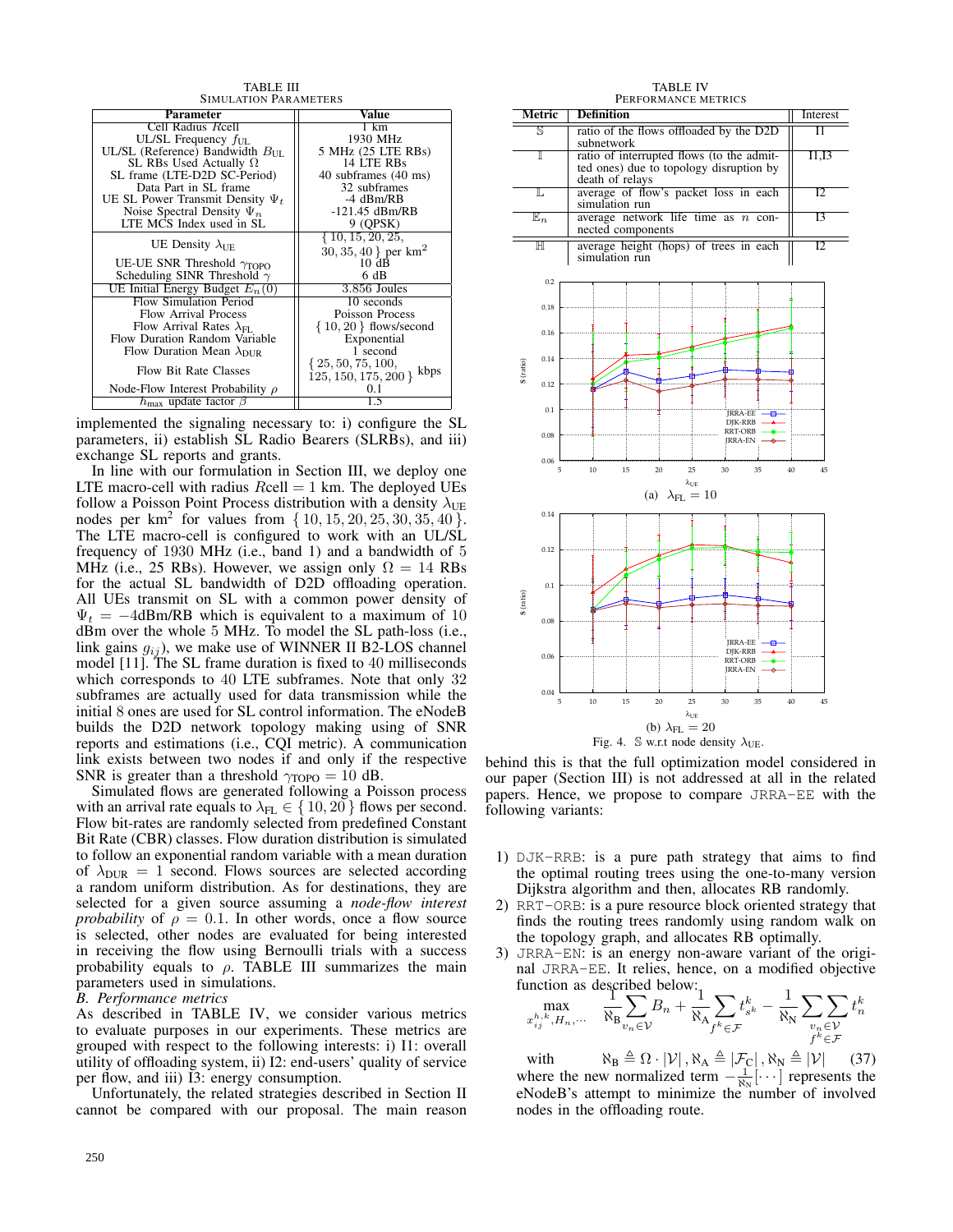



*C. Simulation results*

First, we evaluate the offloading capability of our approach compared with the related strategies. To do so, we measure the ratio of the flows offloaded by the D2D subnetwork. Fig. 4 illustrates S with respect to the density of UEs and under two traffic conditions  $\lambda_{FL} = 10$  and  $\lambda_{FL} = 20$  flows per second. We note that DJK-RRB generally outperforms the other strategies. This is expected since DJK-RRB routes flows over the fewest possible nodes (i.e., the smallest possible trees). Hence, it allows for more flows to be admitted. Taking DJK-RRB as a baseline, we note that our proposal JRRA-EE accepts, in average, around  $\mathbb{S} = 12\%$  of the flows with  $\lambda_{FL} = 10$  which is  $\Delta \overline{\mathbb{S}} = 4\%$  less than DJK-RRB as illustrated in Fig. 4a. On the other hand, Fig. 4b depicts S's variation under a higher traffic load. We notice that, for  $\lambda_{FL} = 20$ , the performance of JRRA-EE drops to around  $\mathbb{S} = 9\%$ . However, the most advantageous DJK-RRB also drops making the performance gap of JRRA-EE within  $\Delta S = 3\%$ . It is straightforward to see that, even though JRRA-EE is outperformed by DJK-RRB and RRT-ORB, our proposal performs better than its energy non-aware variant JRRA-EN in terms of offloading capacity.

Fig. 5 depicts the ratio of interrupted flows according to the UEs' density for respectively  $\lambda_{FL} = 10$  and  $\lambda_{FL} = 20$ scenarios. From flows perspective, the admission rate (i.e., as illustrated in Fig. 4) alone is not sufficient and we have to ensure that the path is valid until the reception of all the packets. It is worth pointing out that our proposal achieves the lowest service interruption probability compared with the related strategies. Fig. 5a and Fig. 5b clearly demonstrate that JRRA-EE resists well to the traffic increase. In fact, it is able to maintain the service interruption rate  $\mathbb{I}$  below 15% under both traffic conditions  $\lambda_{FL} = 10$  and  $\lambda_{FL} = 20$  flow per seconds. On the other hand, DJK-RRB which is able to maximize the offloading rate, struggles to resist to such an increase and may crash more than 40%.

Besides, to quantify the QoS in terms of packet error rate at the IP level, Fig. 6 illustrates the average flow's packet loss (L) according to the UEs' density for respectively  $\lambda_{FL} = 10$ and  $\lambda_{FL} = 20$  scenarios. We recall that the packet loss does not come only from transmission error due to noise interference but may also be caused by the service interruption. Indeed, a flow may be disrupted because a relaying node has exhausted all its energy budget and consequently declared itself as dead. In Fig. 6, it is straightforward to see that JRRA-EE and JRRA-EN both outperform DJK-RRB and RRT-ORB thanks to their capability to take into consideration interference in OFDMA RB blocks allocation. However, RRT-ORB performs badly in general which may seems paradoxical. The rational behind this is RRT-ORB handles RBs allocation once the routes are randomly selected leaving few possibilities to allocate sufficient RBs to flows. It is straightforward to see that such a behaviour will lead to higher transmission delays. As a consequence, longer transmission delays paired with energyagnostic node selection for routing is resulting in high packet loss due to the service disruption.

Being energy-aware makes JRRA-EE more robust against the packet loss. In fact, the latter succeeds to maintain  $\mathbb L$ below 0.15 and 0.18 for both traffic conditions  $\lambda_{FL} = 10$  and  $\lambda_{FL} = 20$  flow per seconds respectively as depicted in Fig. 6a and Fig. 6b.

To highlight the energy efficiency of our proposal JRRA-EE, we make use of the metric  $\mathbb{E}_n$  which measures the average lifetime of the D2D offloading system as a  $n$ connected components (i.e., evolution of network connectivity). Disruptions caused by nodes' energy shortage lead to the topology disconnection which, in its turn, degrades the overall utility of the D2D offloading system. In this regard, Fig. 7 highlights how JRRA-EE succeeds to keep the D2D topology